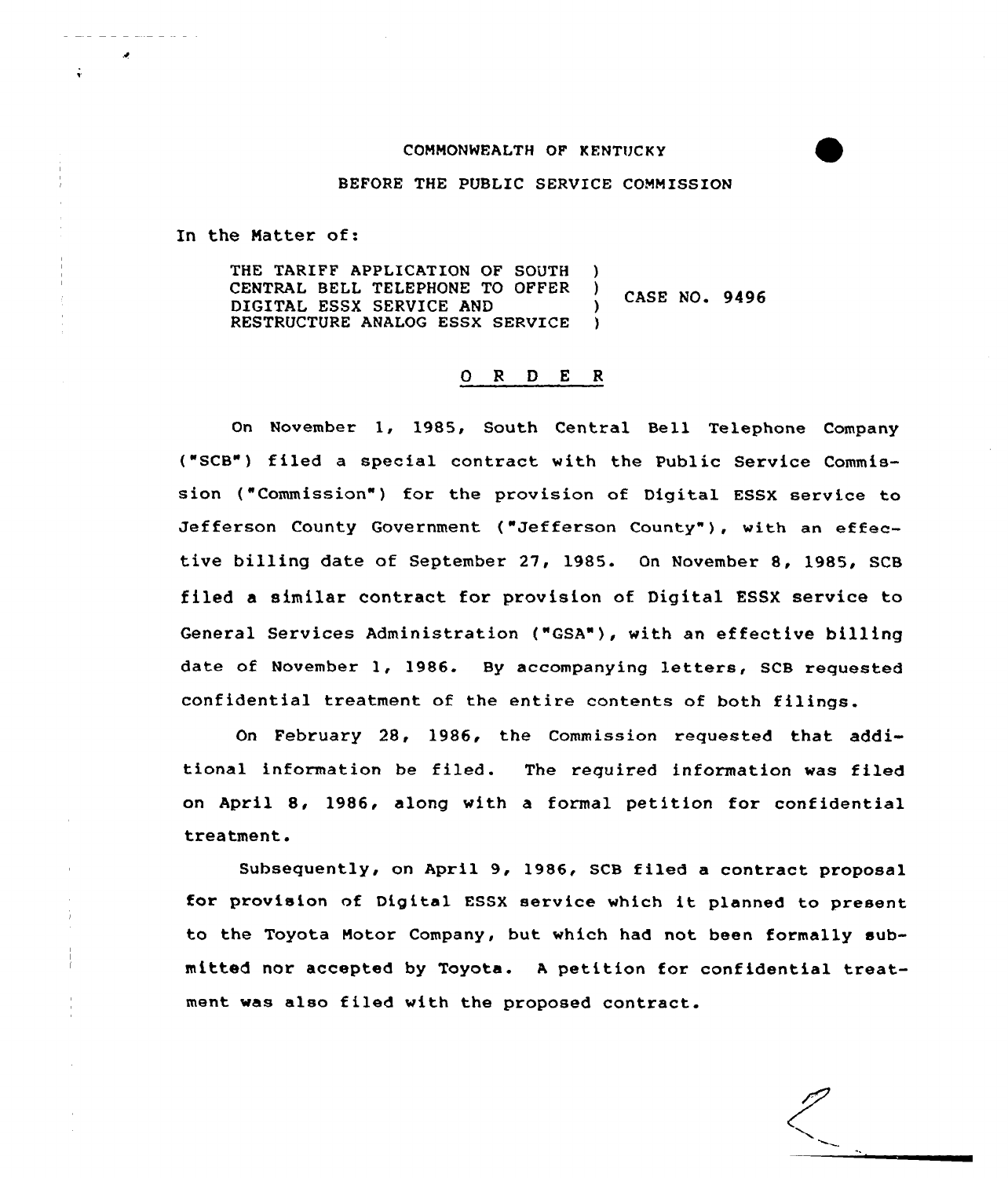807 KAR 5:Oll, Section 13, Special Contracts, provides for the filing of special contracts "entered into" governing utility service, which set out rates, charges or service not included in the general tariff. The proposed contract for service to Toyota has neither been presented to nor accepted by Toyota and does not, therefore, constitute a special contract "entered into" within the meaning of the regu1ation. The Commission is of the opinion that until such time as the proposed contract is accepted by Toyota, it does not come within the purview of Commission approval or disapproval under 807 KAR 5:Oll, Section 13.

 $\mathcal{L}$ 

On February 19, 1986, the Commission entered an Order in this case approving SCB's Digital ESSX tariff on an interim basis pending completion of a full investigation by the Commission with regard to appropriate pricing. The Order imposed specific conditions under which Digital ESSX service could be offered pending final approval of <sup>a</sup> Digital ESSX tariff.

The special contracts with Jefferson County and GSA were entered into prior to the issuance of the Commission's February 19, 1986, Order and are within the scope of the regulation. The Commission is of the opinion these contracts should be approved sub)ect to the conditions set forth in the February 19, 1986, Order; however, except for the two customers specifically named herein, future provision of Digital ESSX service should be governed by the effective tariff on file with the Commission. Should flexibility in prices be necessary, the Commission advises SCB to provide <sup>a</sup> range in the Digital ESSX tariff and in any other tariffs where flexibility appears warranted.

```
-2-
```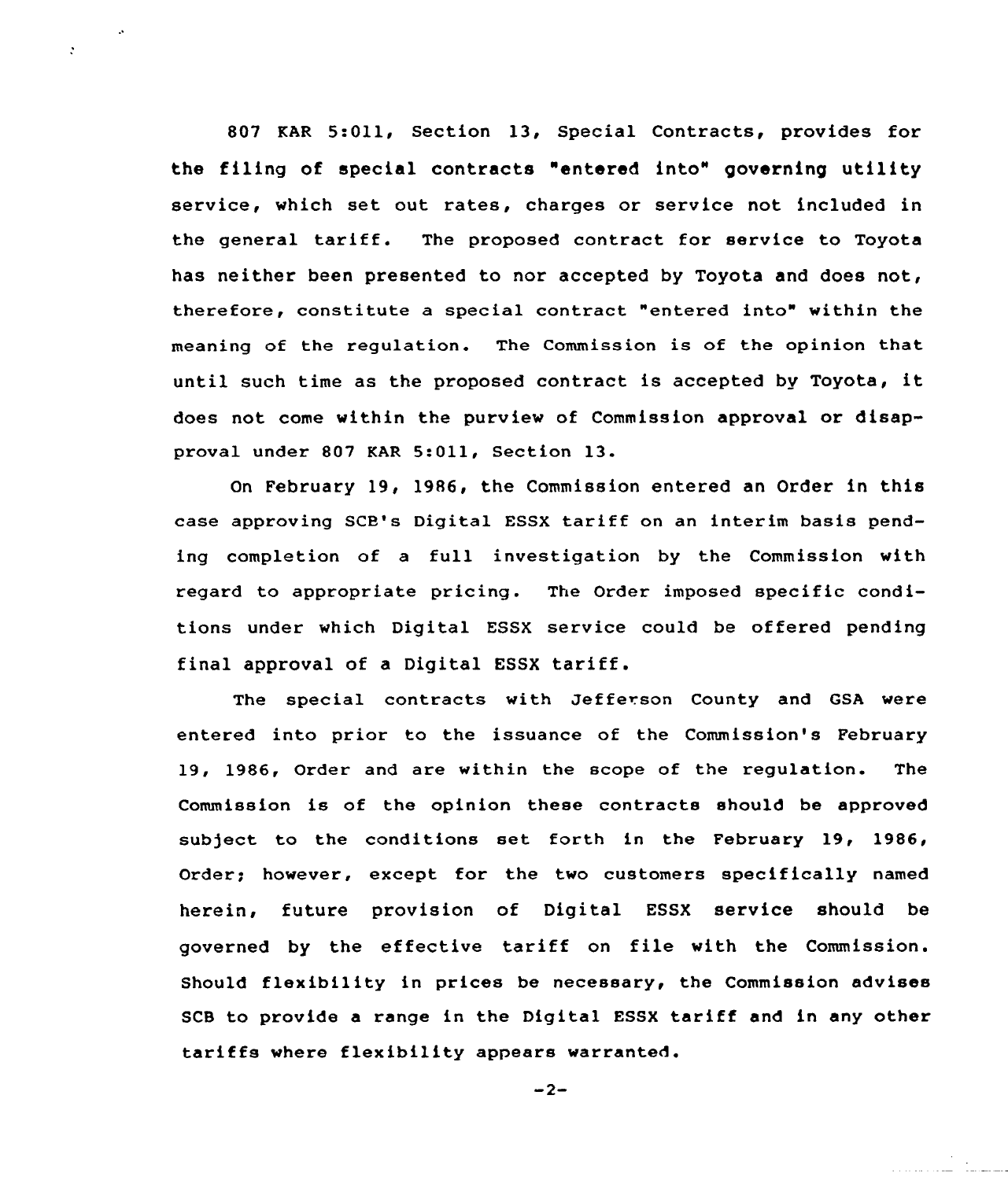The Commission notes that there are variations in the costing methodology used by SCB in connection with these contracts. SCB should develop consistent pricing and cost methodologies and assumptions for purposes of the Commission's further evaluation and determination of reasonable rates for provision of Digital ESSX service,

In its February 19, 1986, Order, the Commission found that Digital ESSX service is of <sup>a</sup> competitive nature and not <sup>a</sup> strict monopoly offering. The special contract filings considered herein are customer specific and meet the regulatory criteria for confidential treatment. (807 KAR 5:001, Section 7.) SCB's petitions for confidential treatment should, therefore, be granted.

IT IS THEREFORE ORDERED that:

٠

 $\ddot{\cdot}$ 

l. The contract proposal for Digital ESSX service to Toyota is hereby rejected and shall not be considered by the Commission until such time as it complies with the requlatory provisions for the filing of special contracts.

2. The special contracts for provision of Digital ESSX service to Jefferson County and GSA be and they hereby are approved .

3. Digital ESSX service, other than that specifically provided for herein, shall be governed by the effective Digital ESSX tariff on file with the Commission.

4. SCB shall develop a consistent pricing and cost methodology appropriate for use in determining the reasonableness of rates for Digital ESSX service.

 $-3-$